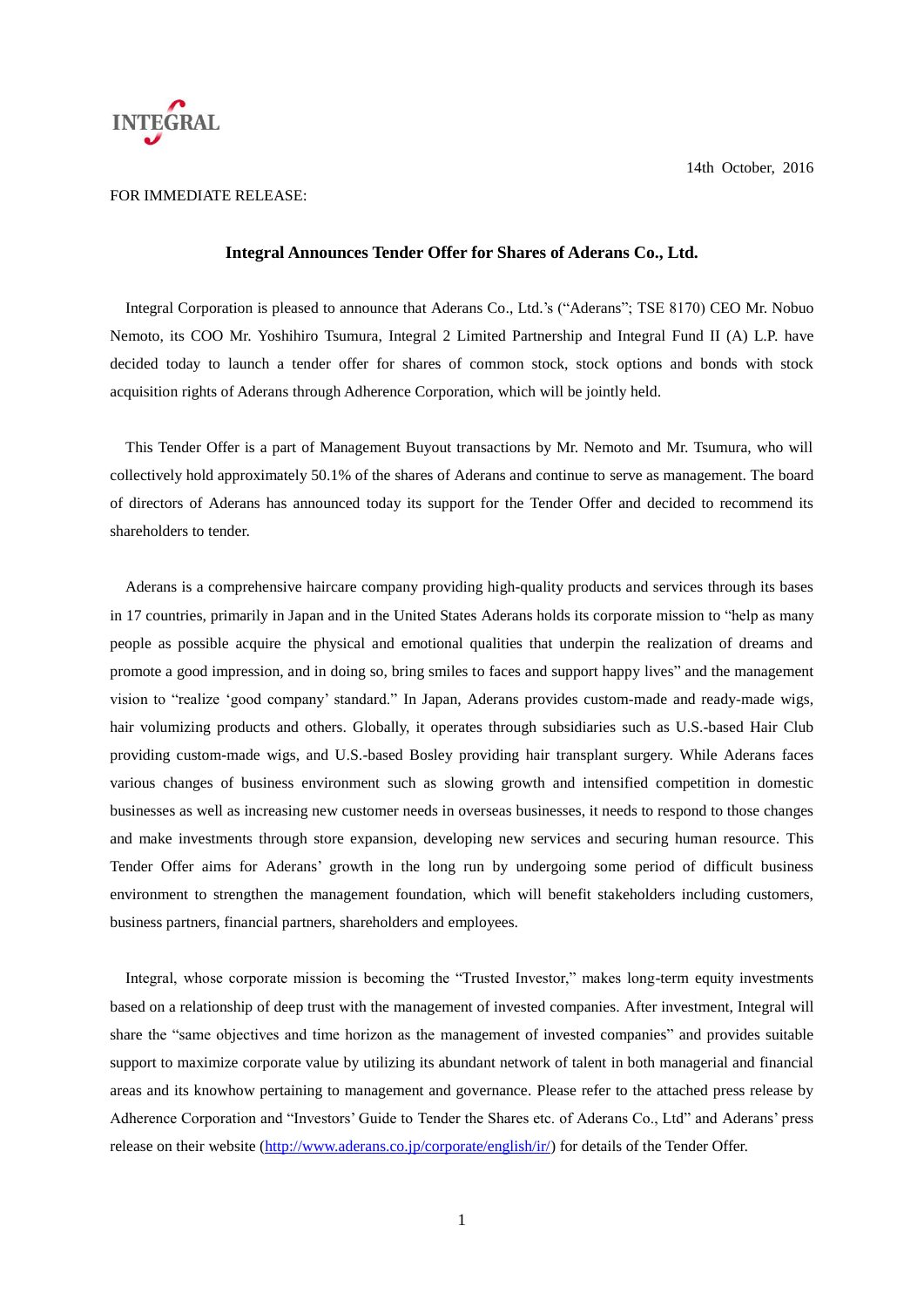

Please Contact Integral For Additional Information: 19 F, Meiji Yasuda Life Building 2-1-1, Marunouchi, Chiyoda-ku, Tokyo 100-0005 Japan Integral Corporation Tel: +81-3-6212-6100 Fax: +81-3-6212-6099 URL: http://www.integralkk.com/en/

### About Integral

Integral (Representative Directors: Nobuo Sayama and Reijiro Yamamoto) was founded in September 2007 as an independent Japanese private equity company investing in listed and unlisted companies in Japan. "Integral" stands for "integral calculus – accumulation over time" meaning that the company will strive to establish a relationship of highest trust with the management of invested companies, and will aim to accumulate the highest wisdom over time. Integral makes equity investments from a long-range perspective through its unique "hybrid investment" approach, utilizing both principal and fund money for investment. Subsequent to investment, the company will provide optimal support in terms of management and finance through the "i-Engine" corporate value enhancement team, and will collaborate with the invested company sharing the same objectives and time horizon and seeing eye-to-eye with its management. Integral aspires to be a trusted investment fund, contributing to society through the success of invested companies.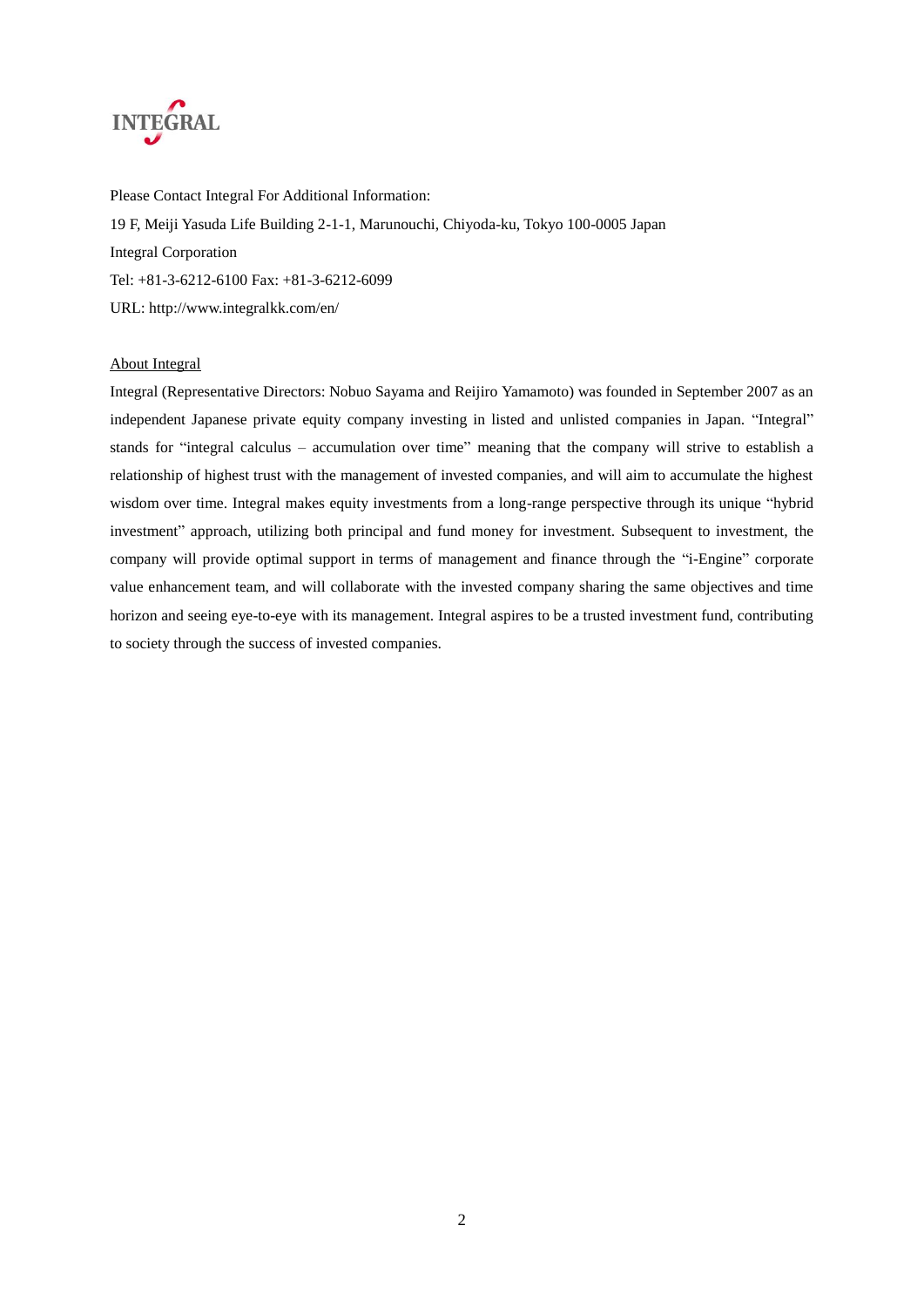[Translation]

October 14, 2016

### FOR IMMEDIATE RELEASE

Name of Company: Adherence Corporation Name of Representative: Kensaku Mizutani, Representative Director TEL: +81-3-6212-6098

# **Notice of Commencement of Tender Offer for Shares Etc. of Aderans Company Limited (Securities Code: 8170)**

Adherence Corporation ("Offeror") hereby announces that it decided on October 14, 2016 to acquire shares of common stock ("Target Company Shares"), Stock Acquisition Rights (as defined in "(ii) Stock Acquisition Rights" of "(2) Class of Share Certificates, Etc. for tender offer" below; hereinafter the same), and Convertible Bonds (as defined in "(iii) Bonds with stock acquisition rights" of "(2) Class of Share Certificates, Etc. for tender offer" below; hereinafter the same) of Aderans Company Limited (Code No: 8170, First Section of the Tokyo Stock Exchange; "Target Company") through a tender offer ("Tender Offer") under the Financial Instruments and Exchange Act (Act No. 25 of 1948, as amended).

The Offeror is a joint stock corporation (*kabushiki kaisha*) incorporated on September 26, 2016 for the main purpose of acquiring and holding Target Company Shares, Stock Acquisition Rights, and Convertible Bonds of the Target Company, and all of its issued shares are owned by Integral Corporation ("Integral") as of the date hereof.

Integral is an investment company, whose corporate mission is becoming the "Trusted Investor," that makes long-term equity investments based on a relationship of deep trust with the management of invested companies and under the following three codes of conduct: "a relationship of deep trust is the foundation of all business activities," "we will pursue single mindedly, the long-term enhancement of corporate value," and "the 'highest wisdom' concentrated on creating 'innovations.'" Integral has invested in 13 companies including QB Net Co., Ltd. and Skymark Airlines Inc. and has shared the "same objectives and time horizon as the management of invested companies" and provided support in both managerial and financial areas after investment.

With respect to operation of invested companies, Integral in principle respects their existing management framework and provides as necessary management assistance for various management issues by dispatching members of Integral to those companies, and, by truly sharing the "same objectives and time horizon as the management of invested companies," Integral provides the most suitable support in both managerial and financial areas in order to maximize corporate value. Integral's motto is to aim for permanent business growth and development by conducting long-term investments and resource allotment rather than to pursue a short-term profit only by conducting cost reduction and enhancing operational efficiency. As an independent domestic fund with personnel who have engaged in M&A related businesses and corporate management for a long time and have a high level of expertise regarding these areas, Integral makes every effort to support invested companies in facilitating their growth strategies by giving the highest priority to enhancing corporate value of invested companies while fully understanding and respecting the characteristics of management teams in Japanese companies.

The Offeror will conduct the Tender Offer as part of a series of transactions designed to acquire all of the Target Company Shares other than treasury shares held by the Target Company and the Non-Tendered Shares, Stock Acquisition Rights, and Convertible Bonds and to make the Target Company a private company. Non-Tendered Shares means the Target Company Shares held by Mr. Nobuo Nemoto, who is the founder and the Representative Director, Chairman and President as well as the second largest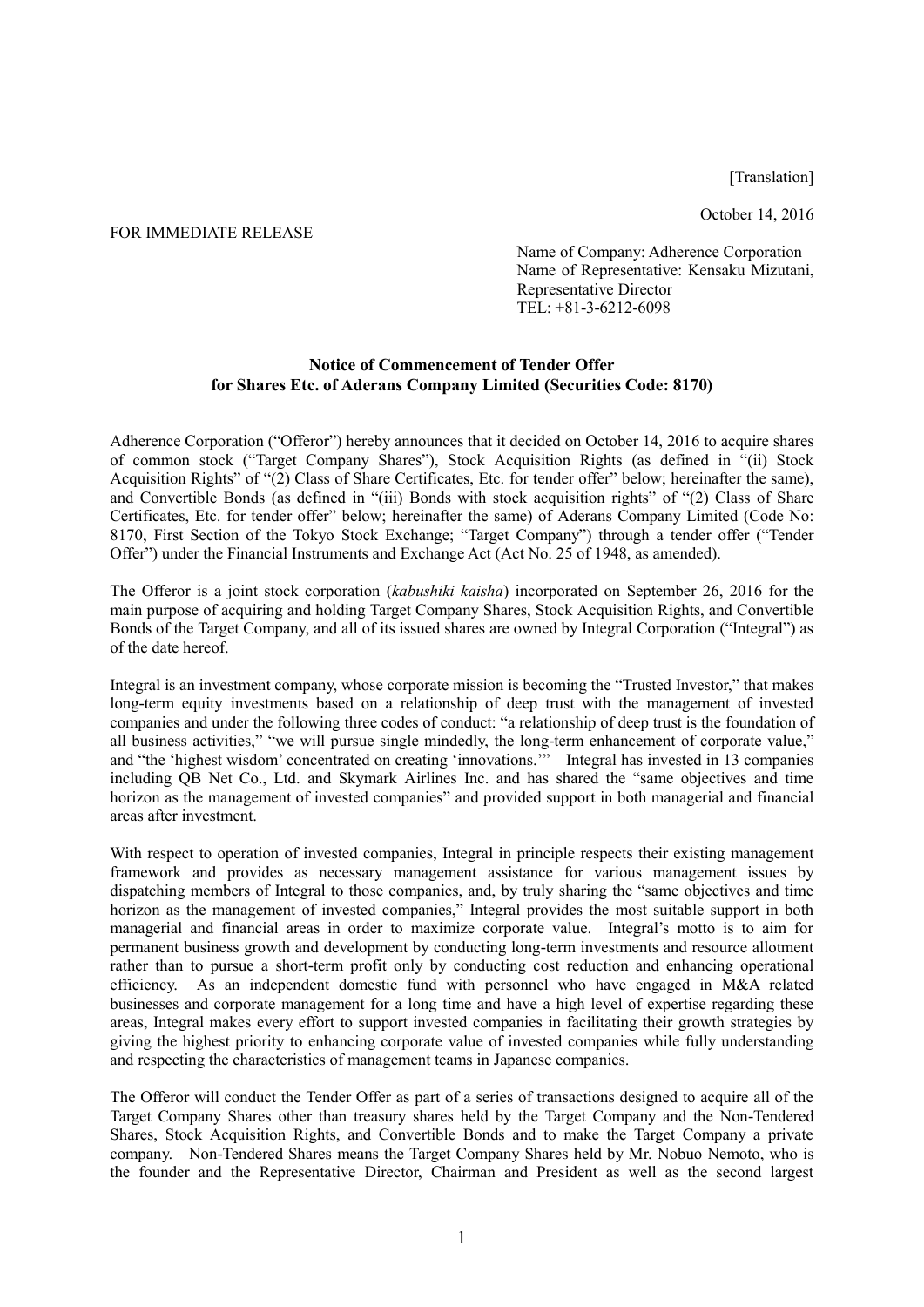shareholder of the Target Company, other than the Target Company Shares held by Mr. Nemoto through the management stock ownership plan.

The outline of the Tender Offer is as follows.

(1) Name of the Target Company

Aderans Company Limited

- (2) Class of Share Certificates, Etc. for tender offer
	- (i) Common stock
	- (ii) Stock acquisition rights
		- i) Stock acquisition rights issued pursuant to the resolution at the board of directors meeting of the Target Company held on June 21, 2012 (the "Fourth Series Stock Acquisition Rights")
		- ii) Stock acquisition rights issued pursuant to the resolution at the board of directors meeting of the Target Company held on May 23, 2013 (the "Fifth Series Stock Acquisition Rights")
		- iii) Stock acquisition rights issued pursuant to the resolution at the board of directors meeting of the Target Company held on May 22, 2014 (the "Sixth Series Stock Acquisition Rights")
		- iv) Stock acquisition rights issued pursuant to the resolution at the board of directors meeting of the Target Company held on May 28, 2015 (the "Seventh Series Stock Acquisition Rights")
		- v) Stock acquisition rights issued pursuant to the resolution at the board of directors meeting of the Target Company held on May 26, 2016 (the "Eighth Series Stock Acquisition Rights," and collectively with the Fourth, Fifth, Sixth and Seventh Series Stock Acquisition Rights, the "Stock Acquisition Rights")
	- (iii) Bonds with stock acquisition rights

JPY denominated convertible bonds with stock acquisition rights due 2019 issued pursuant to the resolution at the board of directors meeting of the Target Company held on September 17, 2014 (the "Convertible Bonds")

## (3) Tender offer period

From Monday, October 17, 2016 through Tuesday, November 29, 2016 (30 business days)

(4) Price of tender offer

| (i)  | Common stock             | 620 yen per share                                                                                                                                   |  |
|------|--------------------------|-----------------------------------------------------------------------------------------------------------------------------------------------------|--|
| (ii) | Stock acquisition rights | 1 yen per Fourth Series Stock Acquisition Right<br>1 yen per Fifth Series Stock Acquisition Right<br>1 yen per Sixth Series Stock Acquisition Right |  |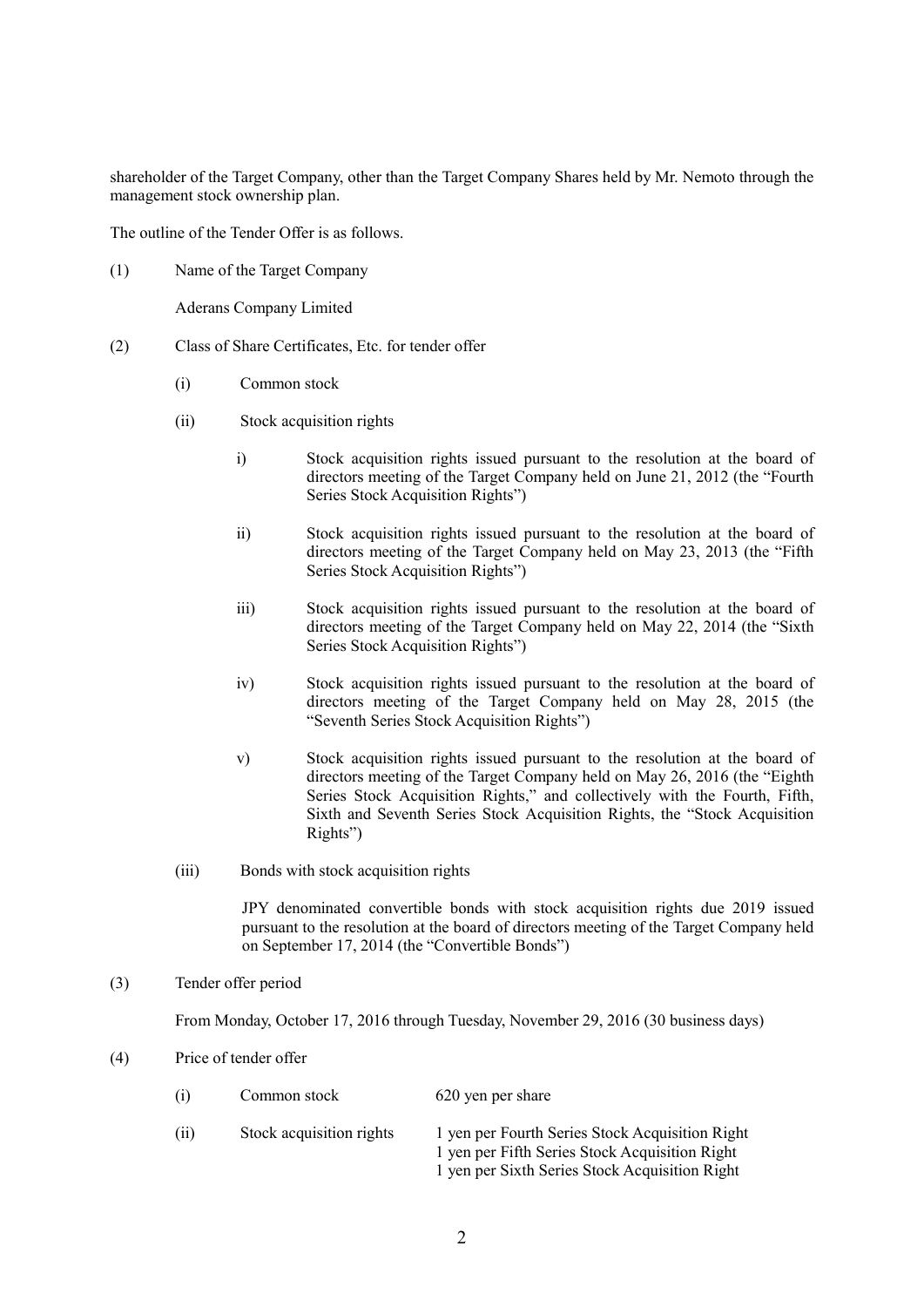acquisition rights

1 yen per Seventh Series Stock Acquisition Right 10,100 yen per Eighth Series Stock Acquisition Right (iii) Bonds with stock 1,453,280 yen per 5,000,000 yen in face value of acquisition rights Convertible Bonds

(5) Number of Share Certificates, Etc. to be purchased in tender offer

| Number of Share Certificates, Certificates, | Minimum number of Share Maximum number of Share | Etc. to be Certificates, Etc. to be |
|---------------------------------------------|-------------------------------------------------|-------------------------------------|
| Etc. to be purchased                        | purchased                                       | purchased                           |
| 36,459,753 (shares)                         | 19,532,800 (shares)                             | - (shares)                          |

(6) Commencement date of settlement

December 6, 2016 (Tuesday)

(7) Tender Offer Agent

Mizuho Securities Co., Ltd. 1-5-1, Otemachi, Chiyoda-ku, Tokyo

For details of the Tender Offer, please see Tender Offer Registration Statement to be submitted regarding the Tender Offer on October 17, 2016 by the Target Company.

End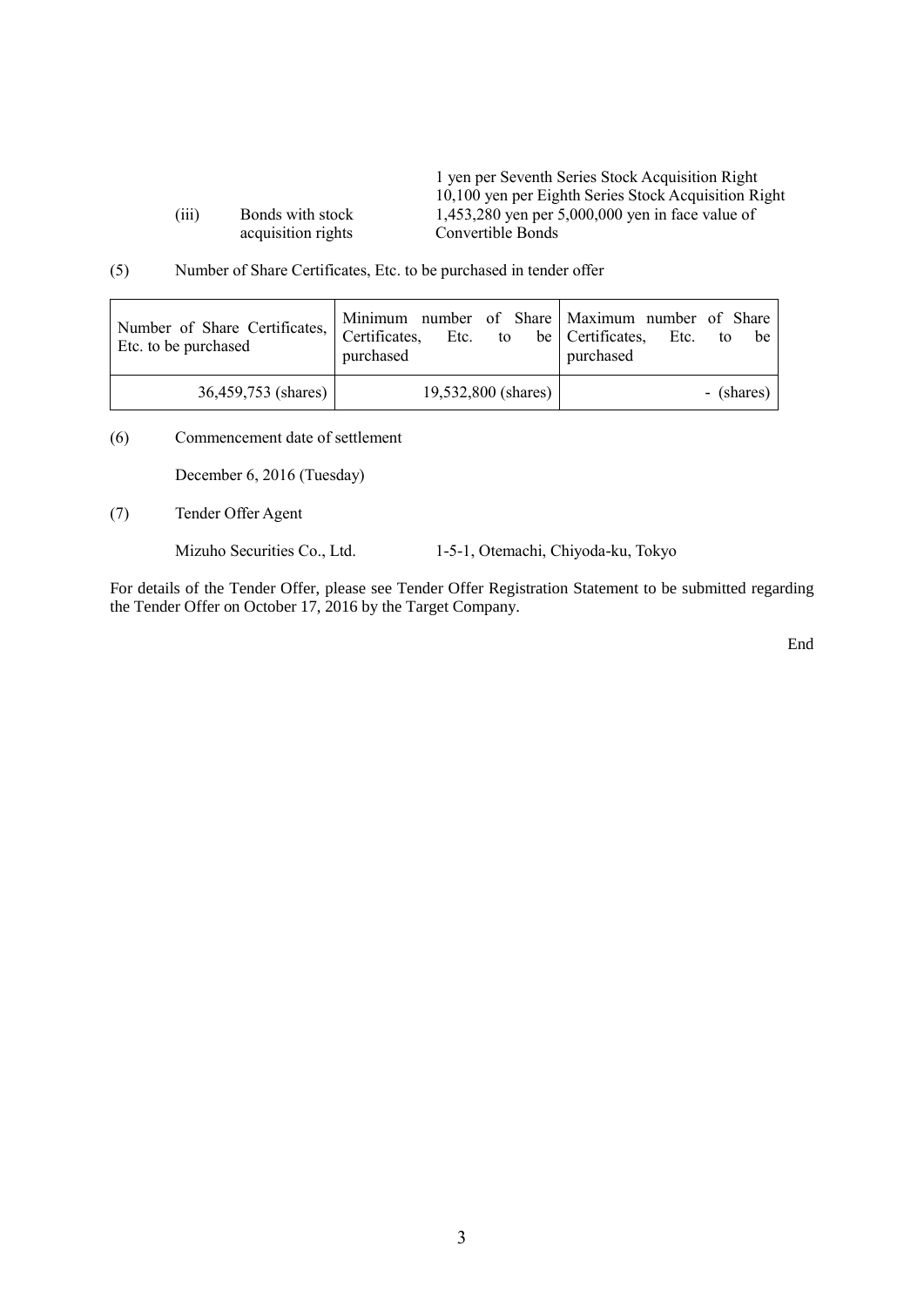# To: Shareholders of Aderans Co., Ltd. who Reside in the United States

Adherence Corporation

# Announcement of the Tender Offer for the Securities of Aderans Co., Ltd.

We hereby inform the shareholders residing in the United States that we made a public announcement on October 14, 2016 of a tender offer (hereinafter, the "Tender Offer") for the common shares, stock options, and convertible bonds (hereinafter, collectively, the "Securities") issued by Aderans Co., Ltd. (hereinafter, "Aderans") under the Financial Instruments and Exchange Law of Japan and will commence the Tender Offer on October 17, 2016. Aderans, through a meeting of its Board of Directors held on October 14, 2016, resolved to express its opinion to support the Tender Offer and to recommend that shareholders tender their common shares in the Tender Offer.

In connection with the Tender Offer, please see the Press Release dated October 14, 2016 titled "Notice of Commencement of Tender Offer for Shares Etc. of Aderans Company Limited (Securities Code: 8170)" and "Notice of Implementation of MBO and Recommendation of Tender Acceptance".

**Shareholders residing in the United States, who wish to tender their Securities in the Tender Offer, are required to tender their Securities to Mizuho Securities Co., Ltd. through their shareholders' standing proxies in Japan, and such shareholders may not directly tender their Securities in the Tender Offer. As such, before tendering their Securities in this Tender Offer, the shareholders residing in the United States may wish to consult with their standing proxies in Japan to verify the procedures and tender their Securities in the Tender Offer to Mizuho Securities Co., Ltd. through such shareholders' standing proxies in Japan.**